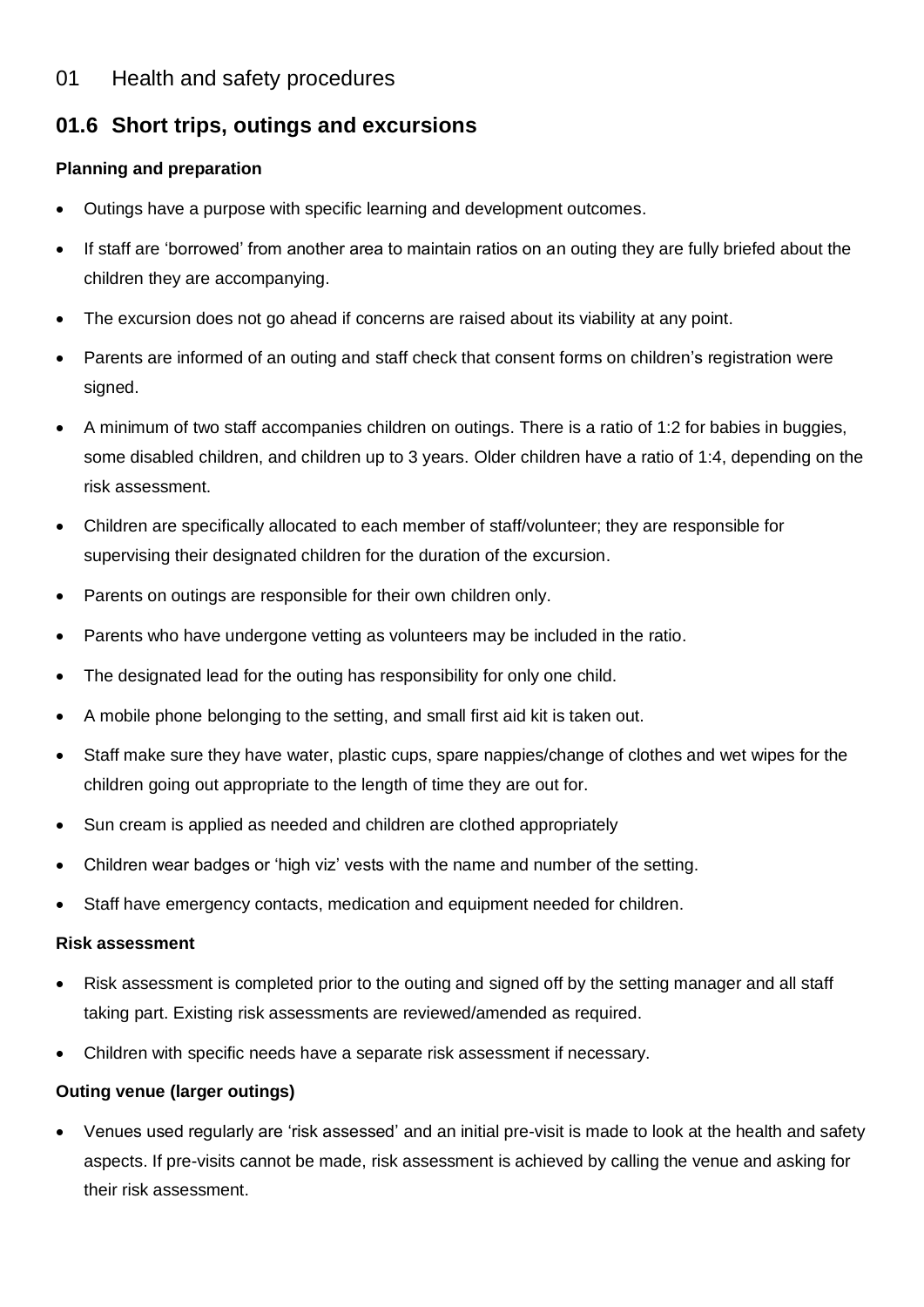#### **Transport**

- If coach hire is required for an outing, only reputable companies are used.
- The setting manager ensures that seat belts are provided on the coach and that booster seats and child safety seats are used as appropriate to the age of the children.
- The maximum seating capacity of the coach or minibus is not exceeded.
- Contracted drivers are not counted in ratios.
- Public transport should always be ratio of 1-2 (unless agreed with the setting manager).

#### **Where transport is provided by the setting**

- Records are kept including insurance details and a list of named drivers.
- Drivers using their own transport should have adequate insurance cover.

#### **Forest School and Beach School sessions (not on site)**

- A separate risk assessment is conducted, and Forest/Beach School standard procedures are followed.
- The sessions always have a level 3 trained forest school or beach school practitioner.

#### **Farm and zoo visits**

Staff are aware of the risks posed by infections such as E. coli being contracted from animals. They are also aware of toxic substances used on farms that could be hazardous to health. Staff are vigilant of the natural dangers presented by a farm or zoo visit and conduct a risk assessment prior to the visit.

- The venue is contacted in advance of the visit to ensure no recent outbreaks of E. coli or other infections. If there has been an outbreak the visit will be reviewed and may be postponed.
- Hands are washed and dried thoroughly after touching an animal.
- Nothing is consumed whilst going round the farm. Food is eaten away from animals, after thoroughly washing hands.
- **•** Children are prevented from putting their faces against animals or hands in their own mouths.
- If animal droppings are touched, hands are washed and dried immediately.
- Shoes are cleaned and hands washed thoroughly as soon as possible on departure.
- Staff or volunteers who are or may be pregnant, should avoid contact with pregnant ewes and may want to consult their own GP before the visit.
- **•** Farmers have a responsibility to ensure that hand washing and drying facilities are available and are suitably located, that picnic areas are separate and clean, and that all other health and safety laws are fully observed.

For further guidance, refer to the insurance provider.